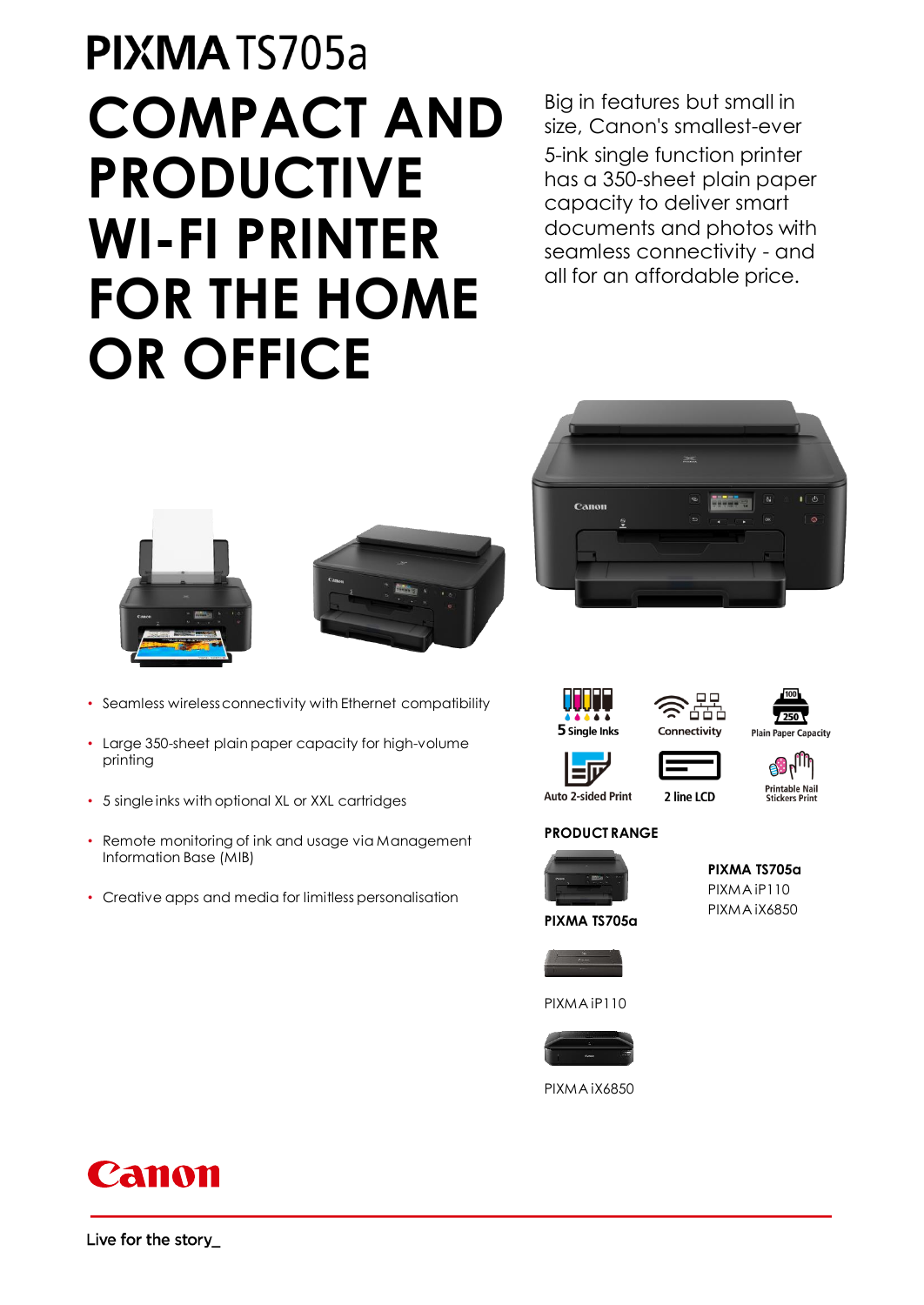### **TECHNICAL SPECIFICATIONS**

## PIXMATS705a

| <b>GENERAL SPECIFICATIONS</b>      |                                                        | <b>PAPER SUPPORT</b>      |                                                                                                    |
|------------------------------------|--------------------------------------------------------|---------------------------|----------------------------------------------------------------------------------------------------|
| <b>Functions</b>                   | Print                                                  | <b>Paper Types</b>        | Plain Paper                                                                                        |
|                                    |                                                        |                           | Canon High Resolution Paper (HR-101N)<br>Canon Pro Platinum (PT-101)                               |
| PRINTER SPECIFICATIONS             |                                                        |                           | Canon Plus Glossy II (PP-201)                                                                      |
| <b>Print Resolution</b>            | Up to 4800 <sup>[1]</sup> x 1200 dpi                   |                           | Canon Pro Luster (LU-101)                                                                          |
| Print Technology                   | 5 Individual Ink Tanks (PGBK, BK, C, M, Y)             |                           | Canon Plus Semi-aloss (SG-201)                                                                     |
|                                    | ChromaLife 100 inks                                    |                           | Canon "Everyday Use" (GP-501)                                                                      |
| Mono Print Speed                   | Approx. 15.0 ipm [2]                                   |                           | Canon Matte (MP-101)                                                                               |
| <b>Colour Print Speed</b>          | Approx. 10.0 ipm [2]                                   |                           | Envelopes<br>Other Fine Art Papers                                                                 |
| First Page Out Time (approx.)      | Mono: 8 sec (ready) <sup>[2]</sup>                     |                           | <b>Printable Discs</b>                                                                             |
|                                    | Colour: 10 sec (ready) <sup>[2]</sup>                  |                           | Removable Photo Stickers (RP-101)                                                                  |
| <b>Photo Print Speed</b>           | Borderless 10x15cm : Approx. 21 seconds [3]            |                           | Magnetic Photo Paper (MG-101)                                                                      |
| <b>Borderless Printing</b>         | Yes (A4, Letter, 20x25cm, 13x18cm, 10x15cm,            | Maximum Paper Input       | Rear Tray: Max. 20 sheets (photo paper) or Max. 100                                                |
|                                    | 13x13cm, 8.9x8.9cm, 10x10cm)                           |                           | sheets (plain paper)                                                                               |
| <b>Two Sided Printing</b>          | Auto Duplex Print (A4, A5, B5, Letter - Plain Paper)   |                           | Cassette: Max. 250 sheets (plain paper)                                                            |
| <b>Direct Disc Printing</b>        | Yes                                                    |                           | Multi-purpose Tray: Printable Nail Stickers (NL-101)/1                                             |
|                                    |                                                        |                           | printable CD, DVD or Blu-Ray Disc                                                                  |
| <b>CARTRIDGES AND YIELDS</b>       |                                                        | <b>Paper Sizes</b>        | Rear Tray: A4, A5, B5, LTR, LGL, 4"x6", 5"x7", 7"x10",                                             |
| <b>Standard Ink Cartridges</b>     | 5 individual ink tanks                                 |                           | 8"x10",                                                                                            |
|                                    | PGI-580PGBK (Pigment Black)                            |                           | Envelopes(DL, COM10), Square (5" x 5",<br>4"x4",89x89mm), Card Size(91 x 55mm)                     |
|                                    | CLI-581BK (Black)                                      |                           | [Custom size] width 55mm - 215.9 mm, length 89mm -                                                 |
|                                    | CLI-581C (Cyan)                                        |                           | 676mm                                                                                              |
|                                    | CLI-581M (Magenta)                                     |                           |                                                                                                    |
|                                    | CLI-581Y (Yellow)                                      |                           | Cassette: A4, A5, B5, LTR                                                                          |
| <b>Optional XL Ink Cartridges</b>  | High yield XL ink tanks                                |                           | [Custom size] width 148.0 mm - 215.9 mm, length                                                    |
|                                    | PGI-580PGBK XL (Pigment Black)<br>CLI-581BK XL (Black) |                           | 210mm - 297mm                                                                                      |
|                                    | CLI-581C XL (Cyan)                                     | Paper Weight              | Rear Tray: Plain paper: 64 - 105 g/m <sup>2</sup>                                                  |
|                                    | CLI-581M XL (Magenta)                                  |                           | Canon photo paper: up to 300 g/m <sup>2</sup>                                                      |
|                                    | CLI-581Y XL (Yellow)                                   |                           | Cassette: Plain paper: 64 - 105 g/m <sup>2</sup>                                                   |
| <b>Optional XXL Ink Cartridges</b> | High yield XXL ink tanks                               |                           |                                                                                                    |
|                                    | PGI-580PGBK XXL (Pigment Black)                        | <b>INTERFACE</b>          |                                                                                                    |
|                                    | CLI-581BK XXL (Black)                                  |                           |                                                                                                    |
|                                    | CLI-581C XXL (Cyan)                                    | Display Type & Size       | Full dot LCD display                                                                               |
|                                    | CLI-581M XXL (Magenta)<br>CLI-581Y XXL (Yellow)        | <b>Display Languages</b>  | 32 Languages Selectable: Japanese/English(mm &<br>inch)/German/French/Italian/Spanish/Dutch/Portug |
|                                    | A4 Colour Document <sup>[4]</sup>                      |                           | uese/Norwegian/Swedish/Danish/Finnish/Russian/                                                     |
| Cartridge Yield (Plain paper)      | Pigment Black: 200 pages                               |                           | Czech/Hungarian/Polish/Slovene/Turkish/Greek/                                                      |
|                                    | Pigment Black XL: 400 pages                            |                           | Simplified Chinese/Traditional Chinese / Korean/                                                   |
|                                    | Pigment Black XXL: 600 pages                           |                           | Indonesian/Slovakian/Estonian/Latvian/Lithuanian/                                                  |
|                                    | Black: 1478* pages                                     |                           | Ukrainian/Romanian/Bulgarian/Croatian/                                                             |
|                                    | Black XL: 3998* pages                                  |                           | Vietnamese                                                                                         |
|                                    | Black XXL: 8162* pages                                 | Interface Type - PC / Mac | Hi-Speed USB (B Port)                                                                              |
|                                    | Cyan: 257 pages<br>Cyan XL: 515 pages                  |                           | Ethernet: 10/100Mbps (auto switchable)<br>Wi-Fi: IEEE802.11 b/g/n/a                                |
|                                    | Cyan XXL: 822 pages                                    |                           | Wi-Fi Security: WPA-PSK, WPA2-PSK, WEP,                                                            |
|                                    | Magenta: 236 pages                                     |                           | Administration password                                                                            |
|                                    | Magenta XL: 474 pages                                  |                           | Wireless LAN Frequency Band: 2.4GHz                                                                |
|                                    | Magenta XXL: 766 pages                                 | Interface Type - Other    | Canon PRINT Inkiet/SELPHY app                                                                      |
|                                    | Yellow: 257 pages                                      |                           | Easy-PhotoPrint Editor                                                                             |
|                                    | Yellow XL: 512 pages<br>Yellow XXL: 813 pages          |                           | Nail Sticker Creator app                                                                           |
|                                    | * Estimated supplemental yield                         |                           | PIXMA Cloud Link<br>Canon Print Service Plugin (Android)                                           |
| Cartridge Yield (Photo print)      | 10x15cm photo [5]                                      |                           | Google Cloud Print                                                                                 |
|                                    | Pigment Black: 1518* photos                            |                           | Apple AirPrint                                                                                     |
|                                    | Pigment Black XL: 4310* photos                         |                           | <b>Wireless Direct</b>                                                                             |
|                                    | Pigment Black XXL: 7060* photos                        |                           | Access Point Mode                                                                                  |
|                                    | Black: 240* photos                                     |                           | LAN/WLAN PictBridge                                                                                |
|                                    | Black XL: 538* photos<br>Black XXL: 892* photos        |                           | Mopria (Android)                                                                                   |
|                                    | Cyan: 85 photos                                        |                           |                                                                                                    |
|                                    | Cyan XL: 173 photos                                    |                           |                                                                                                    |
|                                    | Cyan XXL: 288 photos                                   |                           |                                                                                                    |
|                                    | Magenta: 111 photos                                    |                           |                                                                                                    |
|                                    | Magenta XL: 231 photos                                 |                           |                                                                                                    |
|                                    | Magenta XXL: 379 photos<br>Yellow: 101 photos          |                           |                                                                                                    |
|                                    | Yellow XL: 203 photos                                  |                           |                                                                                                    |
|                                    | Yellow XXL: 328 photos                                 |                           |                                                                                                    |
|                                    | * Estimated supplemental yield                         |                           |                                                                                                    |

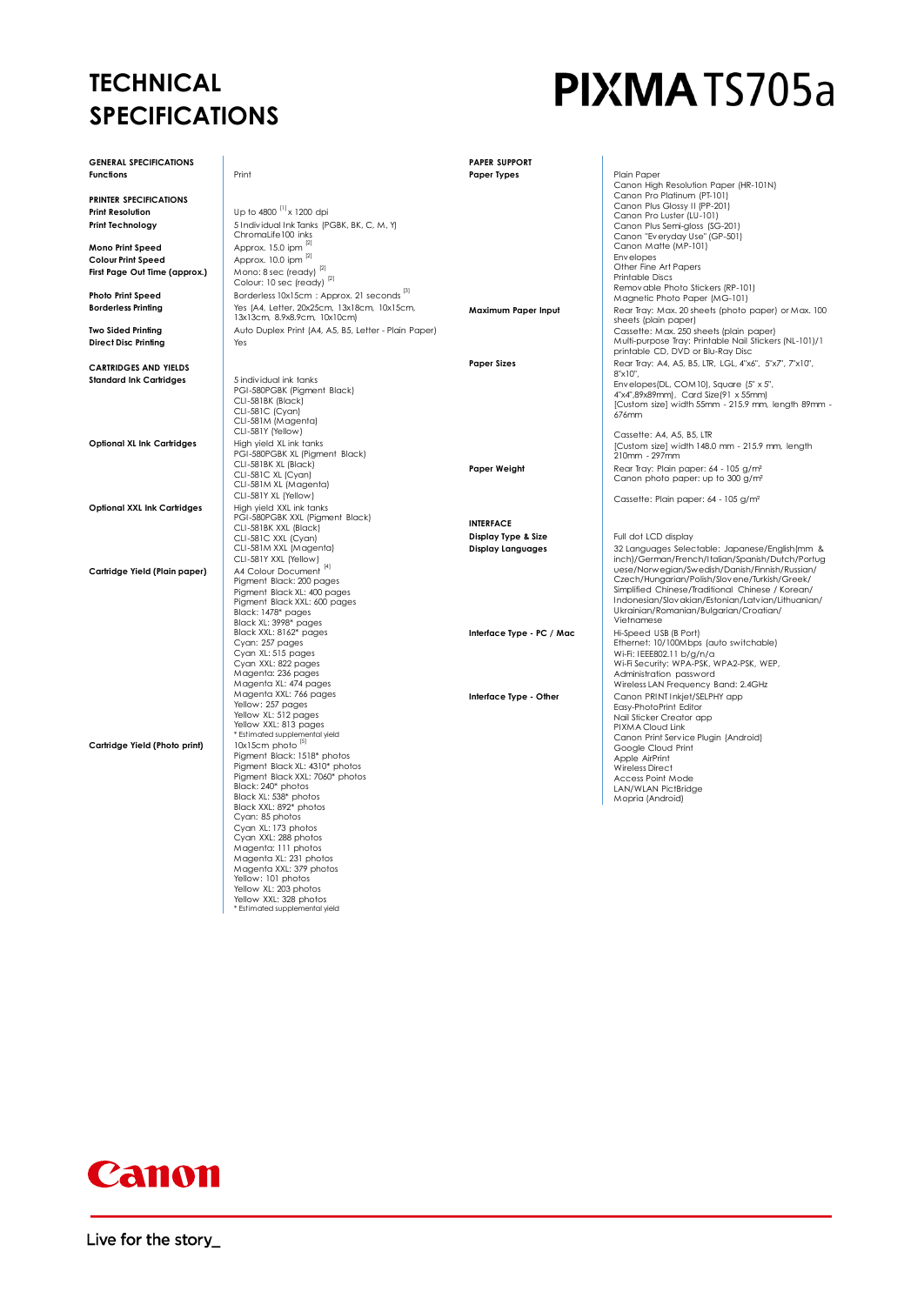### **TECHNICAL SPECIFICATIONS**

**Typical Electricity Consumption**

## PIXMATS705a

| <b>SOFTWARE</b>                                                                                                                                                                                              |                                                                                                                                                                                                                                                                                                                                                                 | <b>Footnotes</b>                                                                                                                                                                                                                                                                                                                                                                                                                                                                                                                                                                                                                                                                                                                                                                                                                                        |  |  |  |  |
|--------------------------------------------------------------------------------------------------------------------------------------------------------------------------------------------------------------|-----------------------------------------------------------------------------------------------------------------------------------------------------------------------------------------------------------------------------------------------------------------------------------------------------------------------------------------------------------------|---------------------------------------------------------------------------------------------------------------------------------------------------------------------------------------------------------------------------------------------------------------------------------------------------------------------------------------------------------------------------------------------------------------------------------------------------------------------------------------------------------------------------------------------------------------------------------------------------------------------------------------------------------------------------------------------------------------------------------------------------------------------------------------------------------------------------------------------------------|--|--|--|--|
| <b>Supported Operating Systems</b>                                                                                                                                                                           | Windows 10, Windows 8.1, Windows 7 SP1<br>Operation can only be guaranteed on a PC with<br>pre-installed Windows 7 or later.<br>Printer driver and IJ Network Device Setup Utility are<br>available with following OS.<br>Windows Server 2008 R2 SP1, Windows Server 2012 R2.<br>Windows Server 2016                                                            | [1] Ink droplets can be placed with a minimum pitch of 1/4800 inch<br>[2] A4 document print speed on plain paper is measured based on average of ESAT in<br>Office Category Test of ISO/IEC 24734 standard.<br>[3] Photo print speed is based on default driver setting using ISO/JIS-SCID N2 standard<br>on Canon Photo Paper Plus Glossy II and does not take into account data<br>processing time on host computer.<br>[4] Page Yield is the estimated value based on Canon individual test method using<br>the ISO/IEC 24712 chart and continuous printing simulation with the replacement<br>after initial setup.                                                                                                                                                                                                                                  |  |  |  |  |
| <b>Supported Mobile Systems</b><br>Minimum System<br><b>Requirements</b><br><b>Software Included</b>                                                                                                         | OS X 10.10.5~OS X 10.11, macOS 10.12~macOS<br>10.14<br>iOS, Android, Windows 10 Mobile<br>Windows: 2.0GB or more<br>Mac: 1.0GB or more<br>Note: for bundled software installation. The<br>necessary amount of hard disk space required.<br>Display: 1024 x 768 XGA<br>Printer Driver<br><b>IJ Printer Assistant Tool</b><br>Easy-PhotoPrint Editor (download)   | [5] Page Yield is the estimated value based on Canon individual test method using<br>the ISO/IEC 29103 chart and continuous printing simulation with the replacement<br>after initial setup.<br>[7] Plain Paper(A4, B/W). Acoustic Noise is measured based on ISO7779 standard.<br>[8] Typical Electricity Consumption (TEC) value: TEC value was calculated assuming<br>the unit will be constantly switched among operational mode, sleep mode, and<br>power-off mode for 5 days, and that it will be either in sleep or power-off mode for<br>the remaining 2 days within the same week. The TEC value of this product is<br>calculated by Canon on their own accord using TEC measurement procedure<br>reaulated in International ENERGY STAR Program.<br>[9] Print: When copying ISO/JIS-SCIDN2 (printed by inkjet printer) on A4 size plain paper |  |  |  |  |
|                                                                                                                                                                                                              |                                                                                                                                                                                                                                                                                                                                                                 | using default settings.                                                                                                                                                                                                                                                                                                                                                                                                                                                                                                                                                                                                                                                                                                                                                                                                                                 |  |  |  |  |
| <b>PHYSICAL FEATURES</b><br>Weight<br>Dimensions (W x D x H)<br><b>Acoustic Noise Levels</b><br><b>Operating Temperature</b><br><b>Operating Humidity</b><br><b>Power Source</b><br><b>Power Consumption</b> | approx. 5.4 kg<br>Approx, 372 x 365 x 158 mm<br>approx. 50.5dB(A) <sup>[7]</sup><br>5-35°C<br>10-90%RH (no dew condensation)<br>AC 100-240V, 50/60Hz<br>Off: Approx, 0.3W<br>Standby (USB connection to PC): Approx. 0.9W<br>Standby (all ports connected): Approx. 1.6W<br>Time to enter Standby mode: 10 minute 57sec<br>Printing: Approx. 23W <sup>[9]</sup> | <b>Standard disclaimers</b><br>All specifications subject to change without notice.<br>Print speed may vary depending on system configuration, interface, software,<br>document complexity, print mode, page coverage, type of paper used etc.<br>Ink yield may vary depending on texts/photos printed, applications software used,<br>print mode and type of paper used. For yield information see<br>www.canon-europe.com/ink/yield<br>All brand and product names are trademarks of their respective companies.<br>Microsoft, Windows and the Windows logo are trademarks, or registered<br>trademarks of Microsoft Corporation in the United States and/or other countries.                                                                                                                                                                         |  |  |  |  |

0.2 kWh  $^{\text{\tiny{[8]}}}$ 

Canon Inc. canon.com Canon Europe canon-europe.com English edition Canon Europa NV 2022

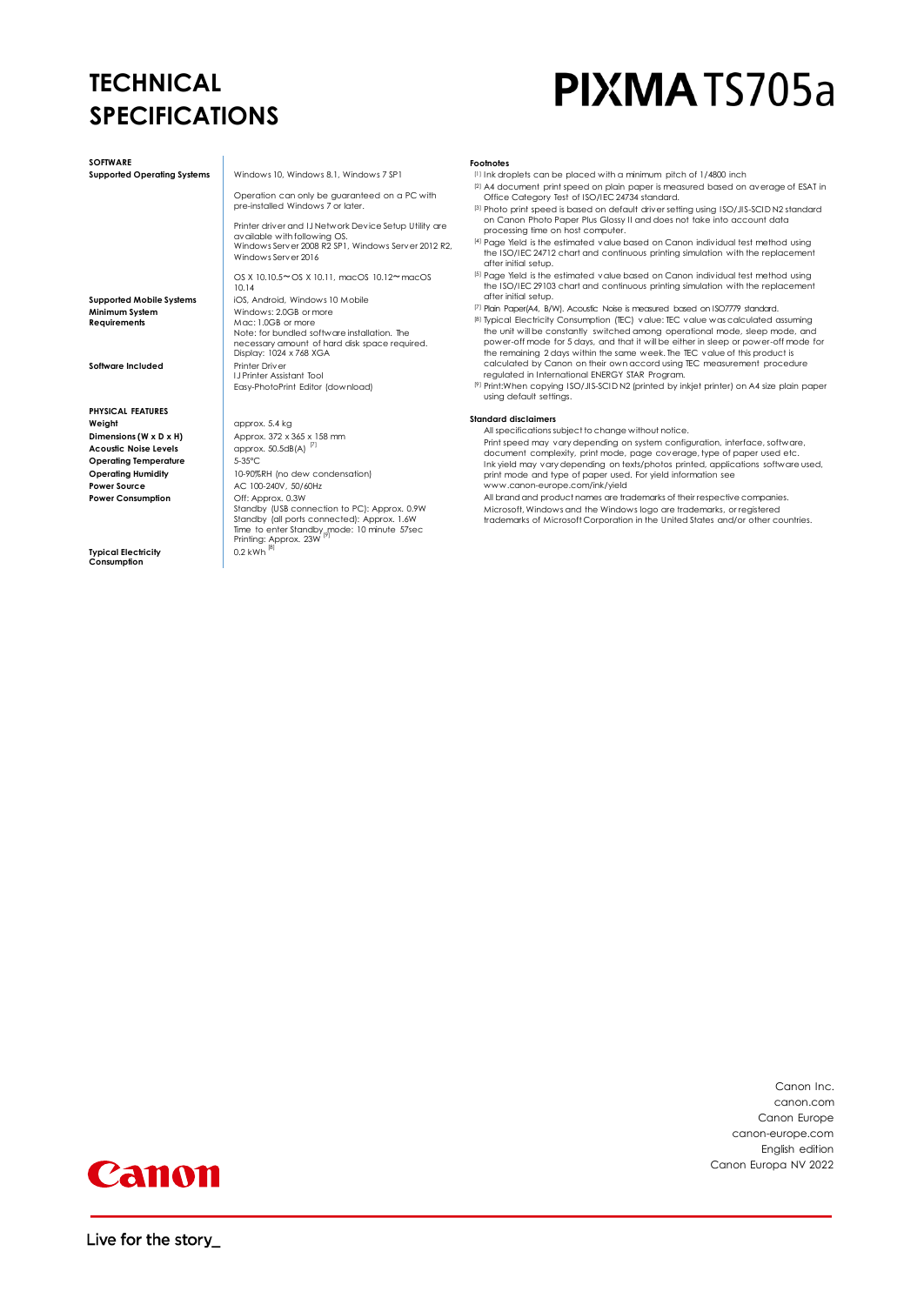### **COMPACT AND CONNECTED PRINTER FOR THE HOME OR OFFICE**

Big in features but small in size, Canon's smallest-ever 5-ink single function printer has a 350-sheet plain paper capacity to deliver smart documents and photos with seamless connectivity - and all for an affordable price.

Sales Start Date: TBC

## PIXMATS705a



#### **PRODUCT DETAILS:**

| <b>Product Name</b> | Mercury Code | <b>EAN Code</b> | Recommended Retail Price               |  |
|---------------------|--------------|-----------------|----------------------------------------|--|
| PIXMATS705a EUR     | 3109C026AA   | 4549292198423   | <please fill="" in="" rrp=""></please> |  |

#### **CONSUMABLES:**

| Mercury Code | <b>EAN Code</b>                                          | <b>Recommended Retail Price</b>        |  |  |
|--------------|----------------------------------------------------------|----------------------------------------|--|--|
|              |                                                          |                                        |  |  |
| 2078C001AA   | 4549292087062                                            | <please fill="" in="" rrp=""></please> |  |  |
| 2106C001AA   | 4549292087079<br><please fill="" in="" rrp=""></please>  |                                        |  |  |
| 2103C001AA   | 4549292087086<br><please fill="" in="" rrp=""></please>  |                                        |  |  |
| 2104C001AA   | 4549292087093<br><please fill="" in="" rrp=""></please>  |                                        |  |  |
| 2105C001AA   | 4549292087116<br><please fill="" in="" rrp=""></please>  |                                        |  |  |
|              |                                                          |                                        |  |  |
| 2024C001AA   | 4549292086980                                            | <please fill="" in="" rrp=""></please> |  |  |
| 2052C001AA   | 4549292086997                                            | <please fill="" in="" rrp=""></please> |  |  |
| 2049C001AA   | 4549292087017<br><please fill="" in="" rrp=""></please>  |                                        |  |  |
| 2050C001AA   | <please fill="" in="" rrp=""><br/>4549292087024</please> |                                        |  |  |
| 2051C001AA   | 4549292087031                                            | <please fill="" in="" rrp=""></please> |  |  |
|              |                                                          |                                        |  |  |
| 1970C001AA   | 4549292086836<br><please fill="" in="" rrp=""></please>  |                                        |  |  |
| 1998C001AA   | 4549292086874<br><please fill="" in="" rrp=""></please>  |                                        |  |  |
| 1995C001AA   | 4549292086898<br><please fill="" in="" rrp=""></please>  |                                        |  |  |
| 1996C001AA   | 4549292086928<br><please fill="" in="" rrp=""></please>  |                                        |  |  |
| 1997C001AA   | 4549292086959                                            | <please fill="" in="" rrp=""></please> |  |  |
|              |                                                          |                                        |  |  |

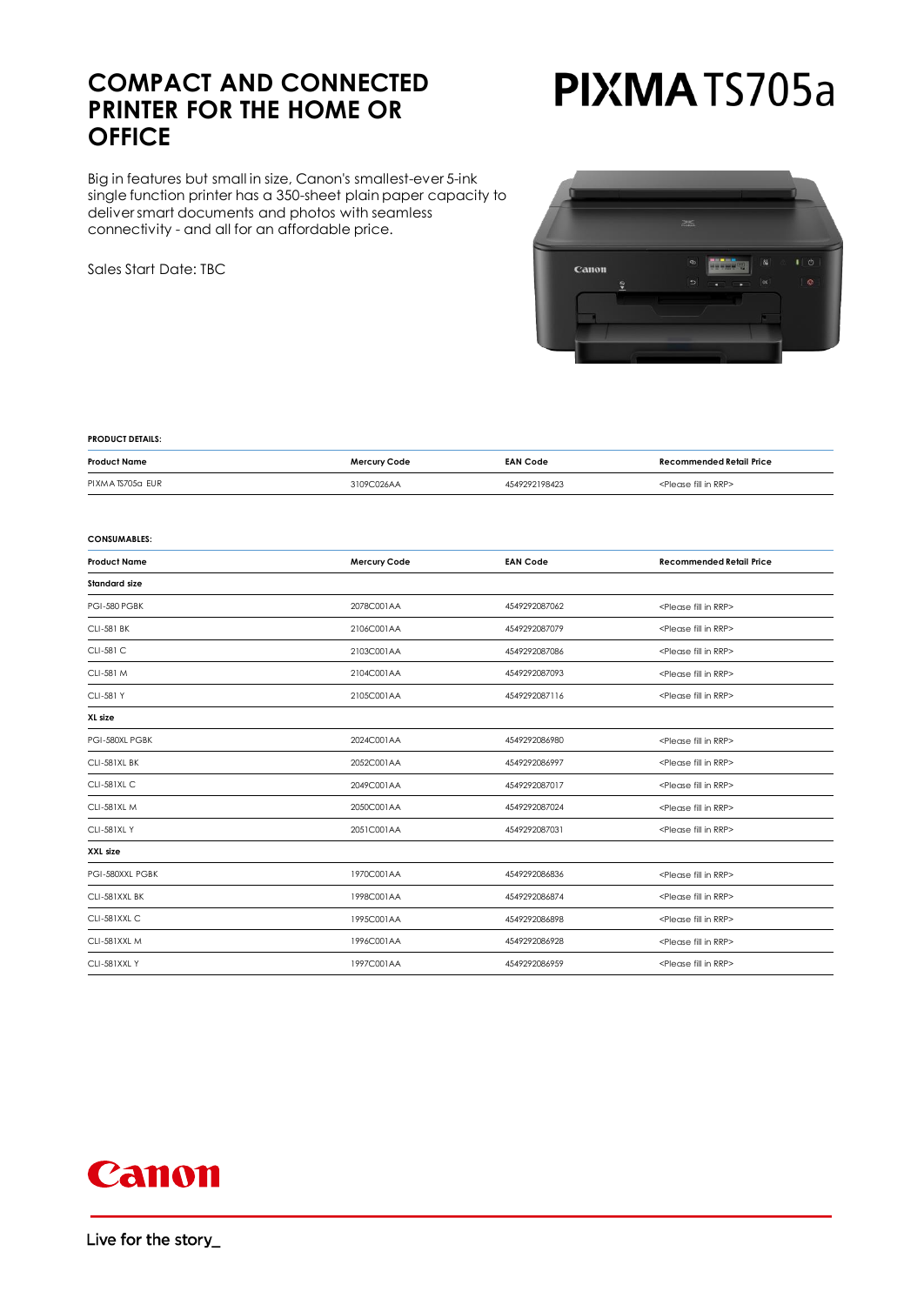### **COMPACT AND CONNECTED PRINTER FOR THE HOME OR OFFICE**

Big in features but small in size, Canon's smallest-ever 5-ink single function printer has a 350-sheet plain paper capacity to deliver smart documents and photos with seamless connectivity - and all for an affordable price.

# PIXMATS705a



#### **MEASUREMENT / LOGISTIC INFORMATION:**

| <b>Product Name</b> | Mercury Code | Pack<br>type | Pack<br>description | Quantity<br>per pack | Length<br>(mm) | Width<br>(mm) | Height<br>(mm) | Gross Weight<br>(kg) | Net Weight<br>(kg) |
|---------------------|--------------|--------------|---------------------|----------------------|----------------|---------------|----------------|----------------------|--------------------|
| PIXMATS705a EUR     | 3109C026AA   | EA           | Individual          |                      | 462            | 224           | 470            | 7.4                  | 5.2                |
|                     |              |              | Pallet (Upper)      | 20                   | 1.137          | 938.5         | 943.5          | 153.3                | 140.5              |
|                     |              |              | Pallet (Bottom)     | 30                   | 1.137          | 938.5         | 1.413          | 160.7                | 146.9              |

#### **What's in the box?**

- Canon PIXMA TS705a
- Set-up ink tanks
- Power cord
- Set-up CD-ROM
- Manuals and other documents